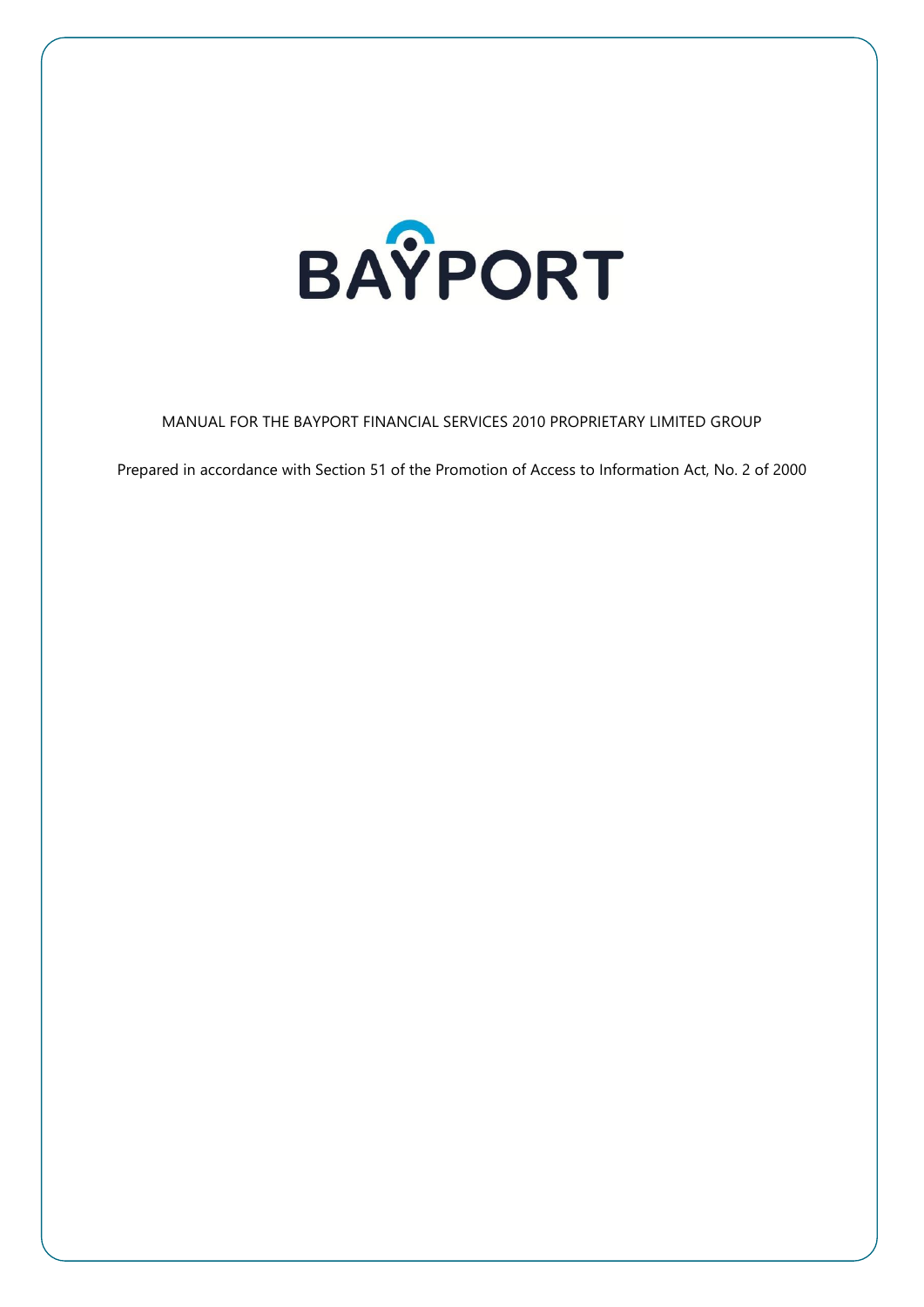# **CONTENTS**

| 1.                                                               |                                                                         |                                                                              |  |
|------------------------------------------------------------------|-------------------------------------------------------------------------|------------------------------------------------------------------------------|--|
| 2.                                                               | INTRODUCTION TO THE BAYPORT FINANCIAL SERVICES 2010 PROPRIETARY LIMITED |                                                                              |  |
| 3.                                                               |                                                                         |                                                                              |  |
| 4.                                                               |                                                                         |                                                                              |  |
| 5.                                                               |                                                                         |                                                                              |  |
| 6.                                                               |                                                                         | RECORDS AVAILABLE IN TERMS OF SOUTH AFRICAN LEGISLATION [Section 51(1)(d)] 3 |  |
| 7.                                                               |                                                                         |                                                                              |  |
| 7.2.1                                                            |                                                                         |                                                                              |  |
| 7.2.2                                                            |                                                                         |                                                                              |  |
| 7.2.3                                                            |                                                                         |                                                                              |  |
| 7.2.4                                                            |                                                                         |                                                                              |  |
| 7.2.5                                                            |                                                                         |                                                                              |  |
| 8.                                                               |                                                                         |                                                                              |  |
| 8.1                                                              |                                                                         |                                                                              |  |
| 8.2                                                              |                                                                         |                                                                              |  |
| 8.3                                                              |                                                                         |                                                                              |  |
| 9.                                                               |                                                                         |                                                                              |  |
| 10.                                                              |                                                                         |                                                                              |  |
| 11.<br>REMEDIES AVAILABLE WHEN THE COMPANY REFUSES A REQUEST FOR |                                                                         |                                                                              |  |
| 11.1                                                             |                                                                         |                                                                              |  |
| 11.2                                                             |                                                                         |                                                                              |  |
| 12.                                                              |                                                                         |                                                                              |  |
|                                                                  |                                                                         | ANNEXURE A - FORM C - REQUEST FOR ACCESS TO RECORD OF PRIVATE BODY  12       |  |
|                                                                  |                                                                         |                                                                              |  |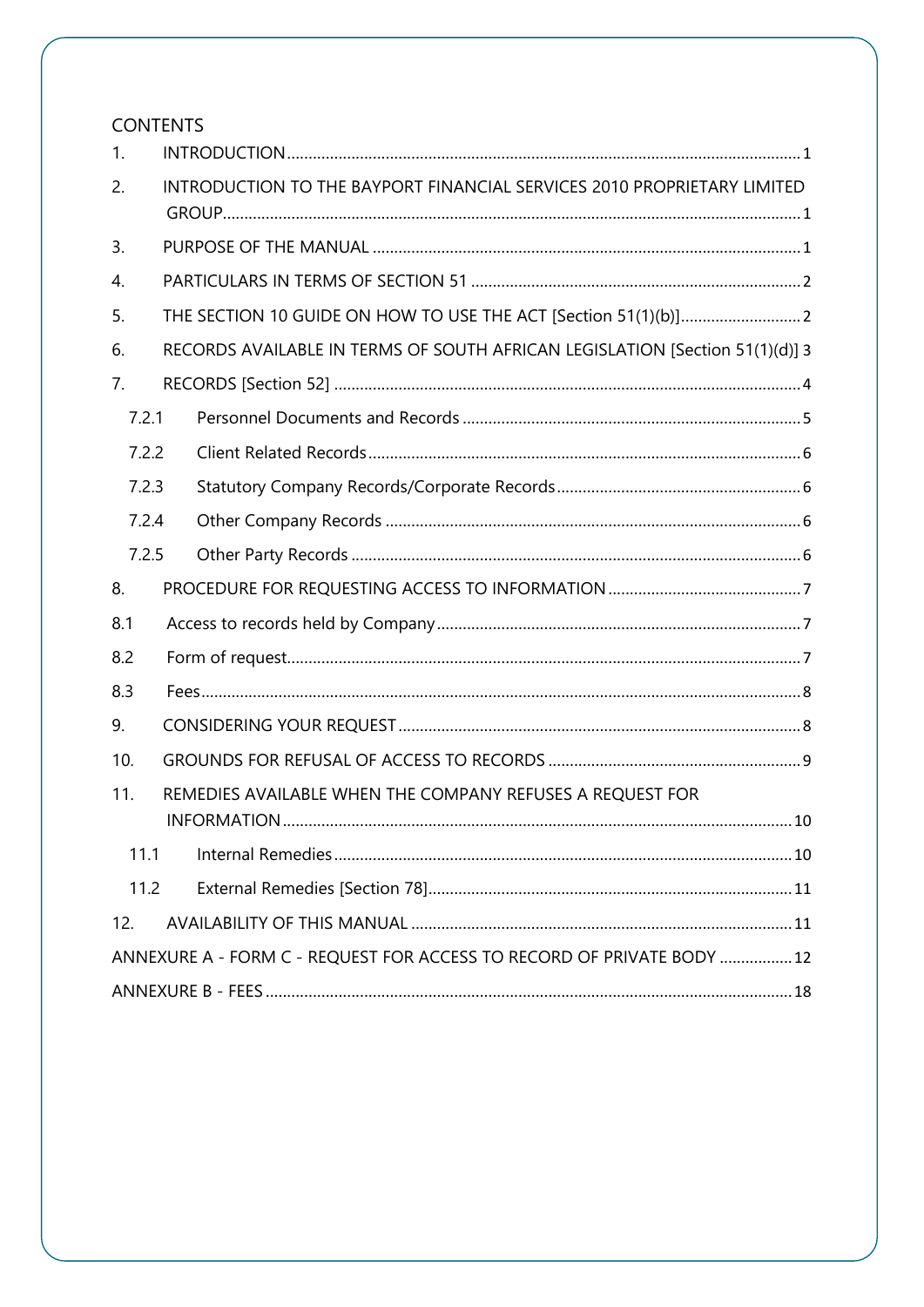### <span id="page-2-3"></span><span id="page-2-0"></span>**1. INTRODUCTION**

The Promotion of Access to Information Act, No. 2 of 2000 ("the Act") was enacted on 3<sup>rd</sup> February 2000 and gives effect to the constitutional right of access to information held by the State and any other person that is required for the exercise or protection of any rights. Where a request is made in terms of the Act, the body to which the request is made is obliged to release the information, **except where the Act expressly provides that the information may or must not be released.** The Act sets out the requisite procedural requirements attached to such requests.

#### <span id="page-2-1"></span>**2. INTRODUCTION TO THE BAYPORT FINANCIAL SERVICES 2010 PROPRIETARY LIMITED GROUP**

Bayport Financial Services 2010 Proprietary Limited, which includes reference to its group, ("Bayport or the Company") is a juristic person incorporated as a private company in terms of the company laws of the Republic of South Africa. The Company is classified as a "private body" within the definition of Section 1 of the Act, and conducts business as a credit and financial services provider. The Bayport group structure consists of the following companies:

- Bayport Financial Services 2010 (Pty) Ltd
- Bayport Securitisation (RF) Ltd
- BFSA Executive Holdings (Pty) Ltd
- Zenthyme Investments (Pty) Ltd
- Bayport Tutari (RF) (Pty) Ltd
- West Road South No 4 (RF) (Pty) Ltd

#### <span id="page-2-2"></span>**3. PURPOSE OF THE MANUAL**

This manual has been prepared in accordance with Section 51 of the Act. It is intended to foster a culture of transparency and accountability within Bayport, by giving effect:

- to the right to information that is required for the exercise or protection of any right; and
- to actively promote a society in which the members of the public have effective access to information to enable them to more fully exercise and protect their rights.

Section 9 of the Act recognises that the right to access information cannot be unlimited and should be subject to justifiable limitations, including, but not limited to:

- limitations aimed at the reasonable protection of privacy;
- commercial confidentiality;
- effective, efficient and good governance; and
- in a manner which balances the right of access with any other rights, including such rights contained in the Bill of Rights in Chapter 2 of the Constitution.

This manual sets out to provide for the manner in which requests to Bayport are to be made. This manual is drafted in accordance with the generic manual made available by the South African Human Rights Commission ("SAHRC").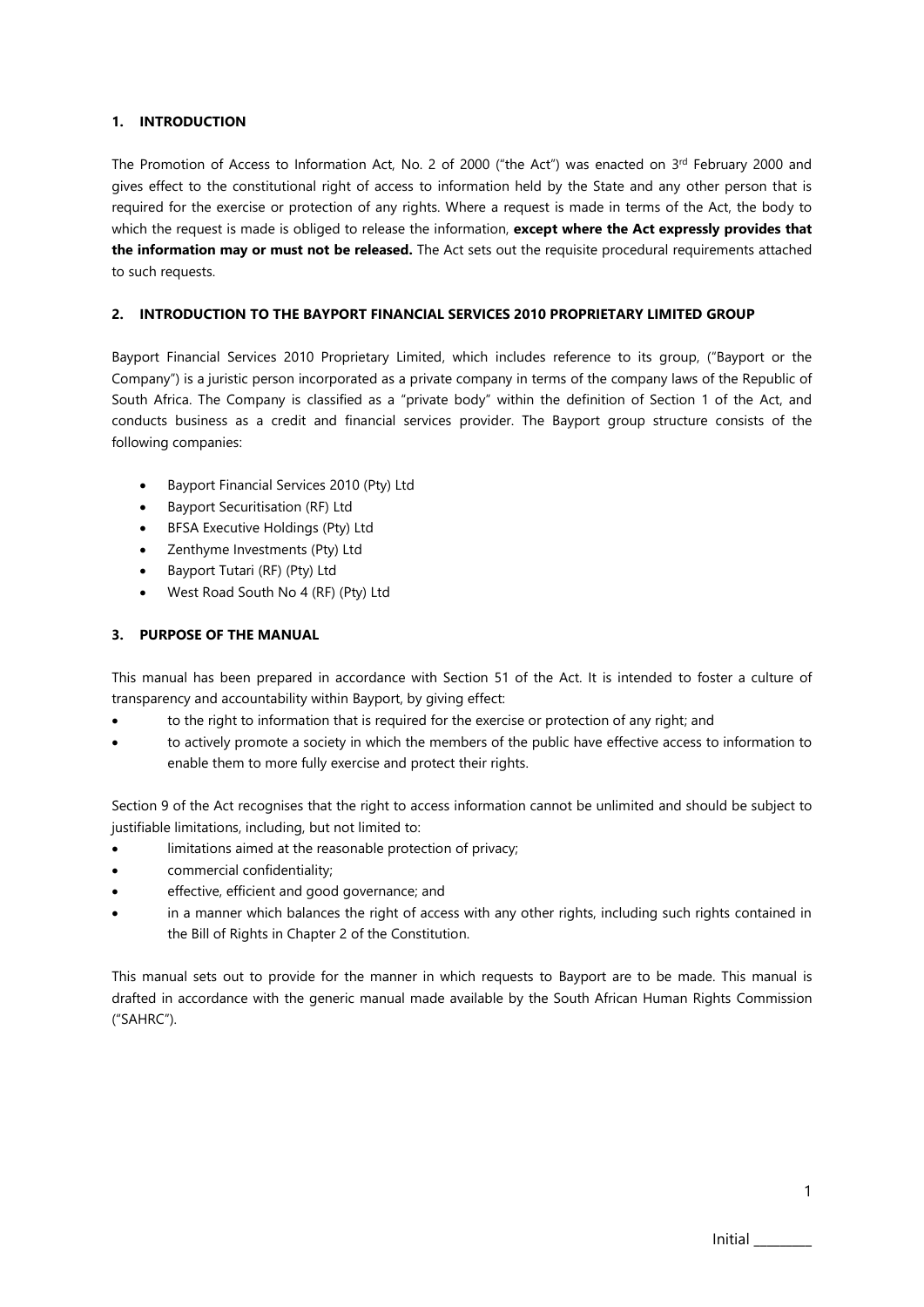#### **4. PARTICULARS IN TERMS OF SECTION 51**

| Full name             | Bayport Financial Services 2010 (Pty) Ltd |
|-----------------------|-------------------------------------------|
| CEO                   | Alfred Ramosedi                           |
| <b>Postal Address</b> | Postnet Suite 116                         |
|                       | Private Bag X43                           |
|                       | Sunninghill                               |
|                       | 2157                                      |
| Physical address      | <b>Bayport House</b>                      |
|                       | 3 Alice Lane                              |
|                       | Sandown                                   |
|                       | Sandton                                   |
|                       | 2196                                      |
| Telephone Number      | 087 287 4000                              |
| Telefax number:       | 086 263 8994                              |
| Website address:      | www.bayportsa.com                         |

#### **4.1 Company Contact Details [Section 51(1)(a)]**

## **4.2 Contact details of the Designated Information Officer**

| Designated Information Officer | Arthur Hlubi               |  |
|--------------------------------|----------------------------|--|
| Postal Address                 | Postnet Suite 116          |  |
|                                | Private Bag X43            |  |
|                                | Sunninghill                |  |
|                                | 2157                       |  |
| Physical address               | <b>Bayport House</b>       |  |
|                                | 3 Alice Lane               |  |
|                                | Sandown                    |  |
|                                | Sandton                    |  |
|                                | 2196                       |  |
| Telephone Number               | 087 287 4000               |  |
| Telefax number:                | 086 263 8994               |  |
| E-mail address:                | arthur.hlubi@bayport.co.za |  |

#### <span id="page-3-0"></span>**5. THE SECTION 10 GUIDE ON HOW TO USE THE ACT [Section 51(1)(b)]**

A guide has been compiled in terms of Section 10 of the Act by the SAHRC which contains information in an easily comprehensible form and nature as may be required by a person wishing to exercise any right contemplated in the Act. A guide to the Act is available from SAHRC website: [www.sahrc.org.za](http://www.sahrc.org.za/)

#### **The contact details of the SAHRC are as follows:**

**The South African Human Rights Commission Head Office : Braampark Forum 3, 33 Hoofd Street, Braamfontein Private bag x2700, Houghton, 2041 Tel Number: 011 877-3600 Fax Number: 011 403-0668 E- mail: [info@sahrc.org.za](mailto:info@sahrc.org.za)**

Information regarding general queries on the Promotion of Access to Information can be forwarded to:

**Lindiwe Dlamini at lidlamini@sahrc.org.za.or 011 877 3803**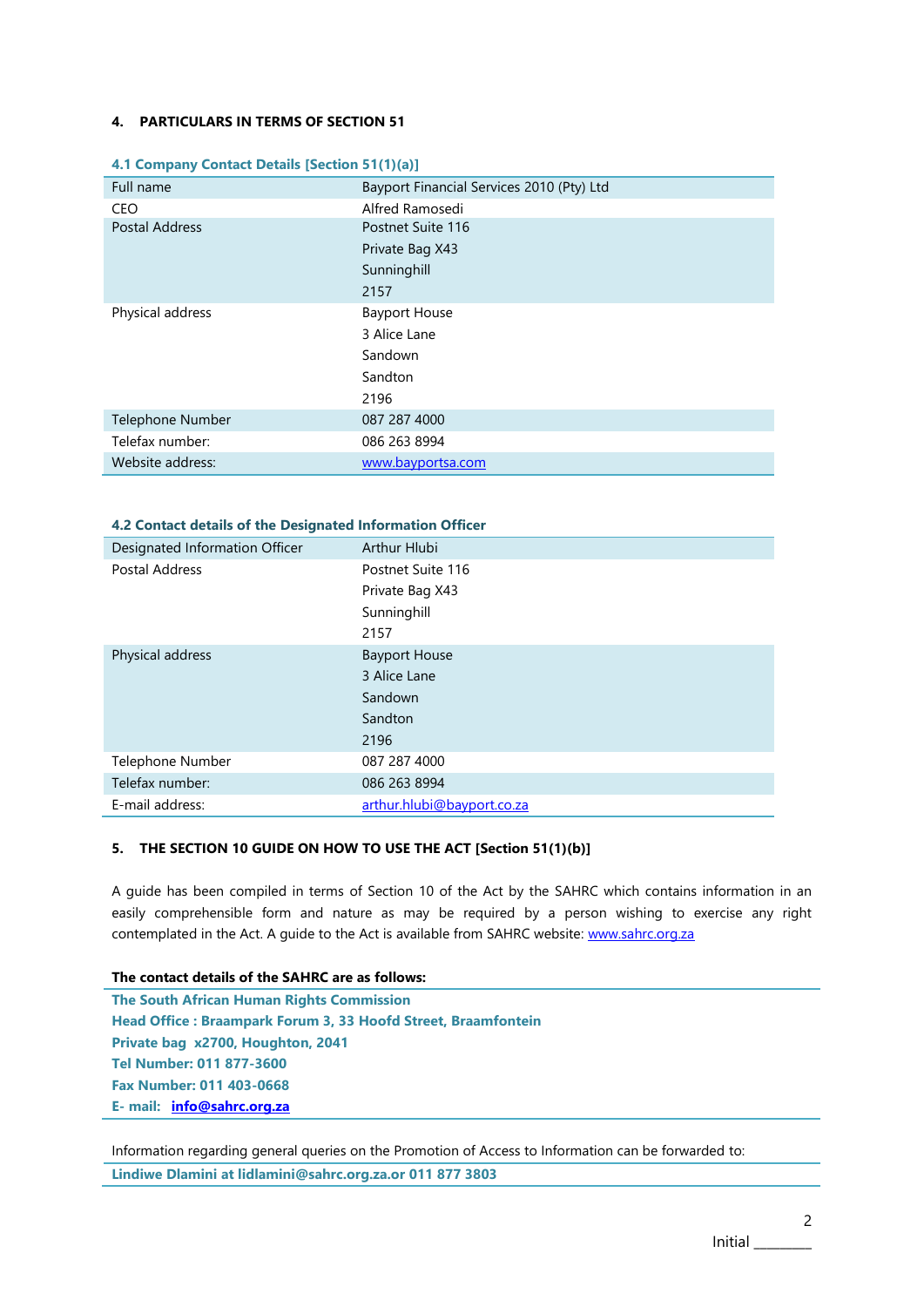## <span id="page-4-0"></span>**6. RECORDS AVAILABLE IN TERMS OF SOUTH AFRICAN LEGISLATION [Section 51(1)(d)]**

Bayport keeps documents in accordance with the following legislation. (Please note that this is not an exhaustive list):

| <b>Business Operations</b>                                             |
|------------------------------------------------------------------------|
| Consumer Protection Act 68 of 2008                                     |
| Direct Marketing Association, Code of Ethics & Standards of Practice   |
| Financial Advisory and Intermediary Services Act No 37 of 2002         |
| <b>Financial Services Charter</b>                                      |
| National Credit Act No 34 of 2005                                      |
| National Payment Systems Act No 78 of 1998                             |
| Payment Association of South Africa Rules                              |
| South African Reserve Bank Act No 90 of 1989                           |
| <b>Finance</b>                                                         |
| Estate Duty Act No 45 of 1955                                          |
| Income Tax Act No 58 of 1962                                           |
| Insolvency Act 24 of 1936                                              |
| Stamp Duties Act No 77 of 1968                                         |
| Tax on Retirement Funds Act No 38 of 1996                              |
| Transfer Duty Act No 40 of 1949                                        |
| Value Added Tax Act No 89 of 1991                                      |
| <b>General</b>                                                         |
| Age of Majority Act No 57 of 1972                                      |
| Children's Act No 38 of 2005                                           |
| Civil Union Act No 17 of 2006                                          |
| Close Corporations Act No 69 of 1984                                   |
| Companies Act No 71 of 2008 and Applicable Regulations                 |
| Competition Act No 89 of 1998                                          |
| Constitution of RSA Act No 108 of 1996                                 |
| Copyright Act No 98 of 1978                                            |
| Designs Act 195 of 1993                                                |
| Immigrations Act No 13 of 2002                                         |
| Promotion of Access to Information Act 2 of 2000                       |
| Trade Marks Act No 194 of 1993                                         |
| <b>Governance</b>                                                      |
| King Report on Corporate Governance in South Africa (King III)         |
| <b>Human Resources</b>                                                 |
| Basic Conditions of Employment Act No 57 of 1997                       |
| Broad Based Black Economic Empowerment Act No 53 of 2003               |
| Compensation for Occupational injuries and Diseases Act No 130 of 1993 |
| Employment Equity Act No 55 of 1998                                    |
| Firearms Control Act 60 of 2000                                        |
| Identification Act 68 of 1997                                          |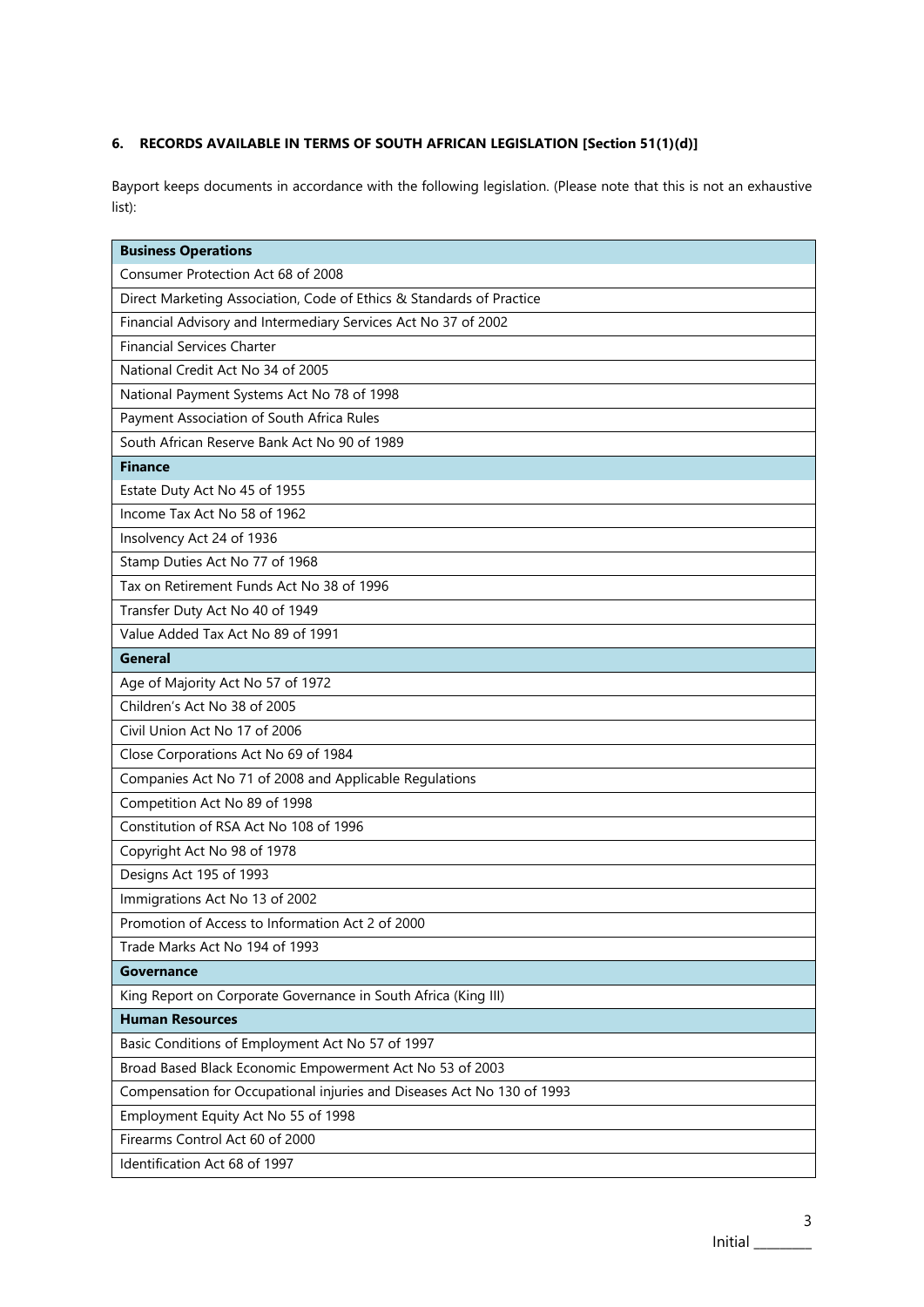Immigration Act 13 of 2002

Labour Relations Act No 66 of 1995

Occupational Health and Safety Act No 85 of 1993

Promotion of Equality and Prevention of Unfair Discrimination Act 4 of 2000

Skills Development Act No 97 of 1998

Skills Development Levies Act No 9 of 1999

South African Qualifications Authority Act No 58 of 1998

Tobacco Products Control Act No 83 of 1993

Unemployment Insurance Act No 30 of 1966

Unemployment Insurance Contributions Act No 4 of 2002

**Insurance**

Long Term Insurance Act No 52 of 1998

Short Term Insurance Act No 53 of 1998

Policy Holder Protection Rules

**IT and Communication**

Electronic Communications and Transactions Act No 25 of 2002

Protection of Personal Information Act No 4 of 2013

Regulation of Interception of Communications and Provisions of Communication Related Information Act No 70 of 2002

#### **Litigation**

Magistrates Court Act 32 of 1944

Supreme Court Act 59 of 1959

**Money Laundering and Criminal**

Criminal Procedure Act No 51 of 1977

Financial Intelligence Centre Act No 38 of 2001

Prevention and Combating of Corrupt Activities Act No 12 of 2004

Prevention of Counterfeiting of Currency Act No 16 of 1965

Prevention of Organised Crime Act No 121 of 1998

Protected Disclosures Act No 26 of 2000

Protection of Constitutional Democracy against Terrorists and Related Activities Acts No 33 of 2004

Wolfsberg Principles on Politically Exposed Persons Identification

Financial Action Task Force Recommendations

## <span id="page-5-0"></span>**7. RECORDS [Section 52]**

#### **7.1 Records Automatically Available**

Records that are automatically available to the public are:

- all records of the Company lodged in terms of regulatory/legislative requirements with various statutory/regulatory bodies; and
- booklets, newsletters and pamphlets published by the Company, which are available on the Company's website [Section 51(1) (e)].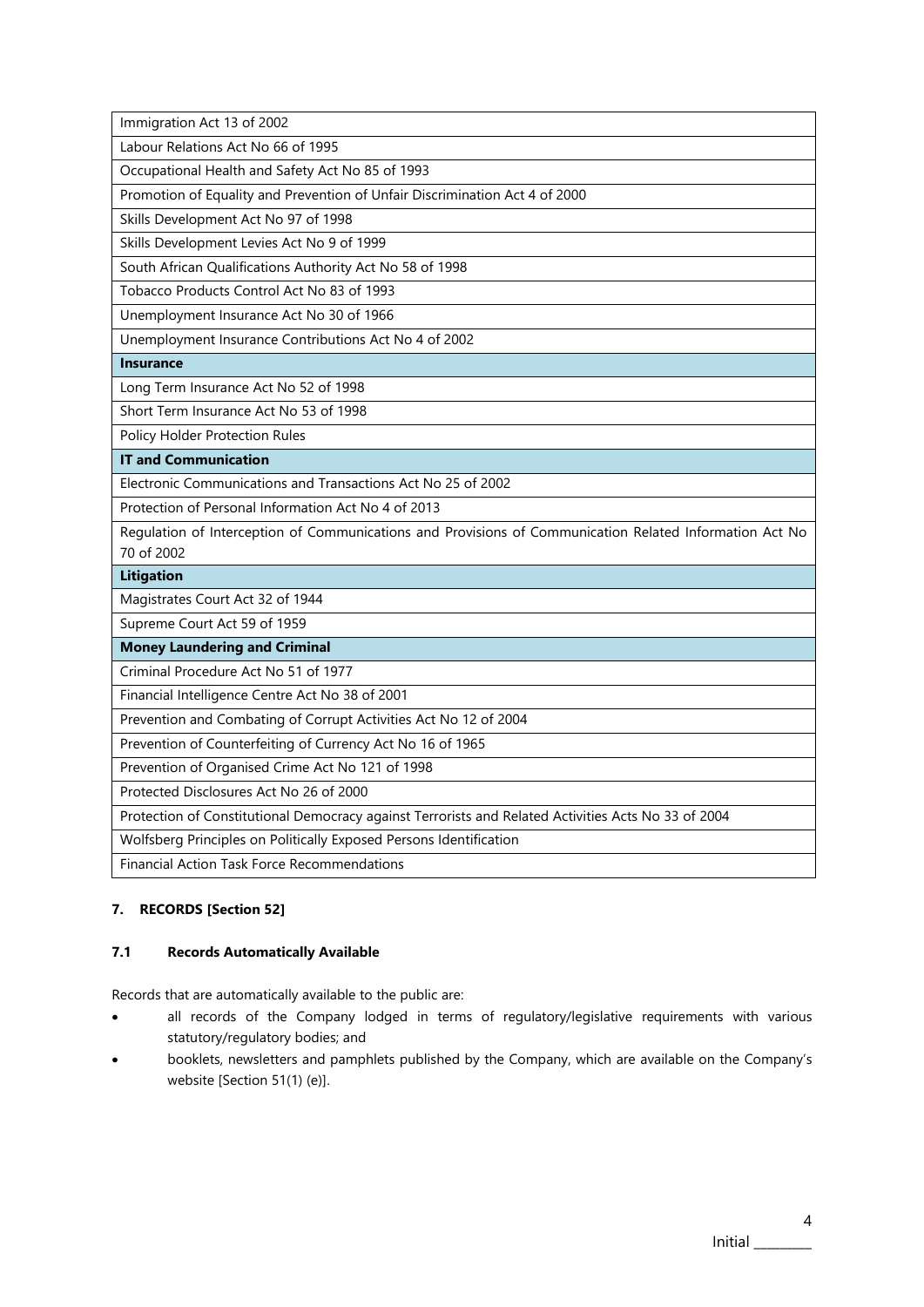#### **7.2 Records that may be requested**

The information in this section provides a reference to the records that the Company holds, which will facilitate a request in terms of the Act.

These records referred to below include, but are not limited to records which pertain to the Company's own affairs.

These records are not automatically available and can only be made available by facilitating a request in terms of the Act. Please note that the records listed below are not exhaustive.

#### <span id="page-6-0"></span>**7.2.1 Personnel Documents and Records**

• Personal Information relating to past, present and prospective personnel;

"personal information" as defined in the Act means

Information about an identifiable individual, including, but not limited to –

- information relating to the race, gender, sex, pregnancy, marital status, national, ethnic or social origin, colour, sexual orientation, age, physical or mental health, well-being, disability, religion, conscience, belief, culture, language and birth of the individual;
- information relating to the education or the medical, criminal or employment history of the individual or information relating to financial transactions in which the individual has been involved;
- any identifying number, symbol or other particular assigned to the individual;
- the address, fingerprints or blood type of the individual;
- the personal opinions, views or preferences of the individual, except where they are about another individual or about a proposal for a grant, an award or a prize to be made to another individual;
- correspondence sent by the individual that is implicitly or explicitly of a private or confidential nature or further correspondence that would reveal the contents of the original correspondence;
- the views or opinions of another individual about the individual;
- the views or opinions of another individual about a proposal for a grant, an award or a prize to be made
- to the individual, but excluding the name of the other individual where it appears with the views or opinions of the other individual; and
- the name of the individual where it appears with other personal information relating to the individual or where the disclosure of the name itself would reveal information about the individual,

but excludes information about an individual who has been dead for more than 20 years;

- Records provided by third parties relating to personnel;
- Records relating to conditions of employment;
- Records relating to personnel-related contracts and quasi-legal records;
- Records containing the results of internal evaluations;
- Correspondence relating to personnel;
- Disciplinary Records;
- Records of salaries paid, other remuneration and benefits as they relate to all past present and prospective personnel;
- SFTA Records:
- Records embodying codes of conduct and policies and procedures relating to personnel ;
- Leave Records;
- Pension Fund Records:
- Provident Fund Records; and
- IRP5's.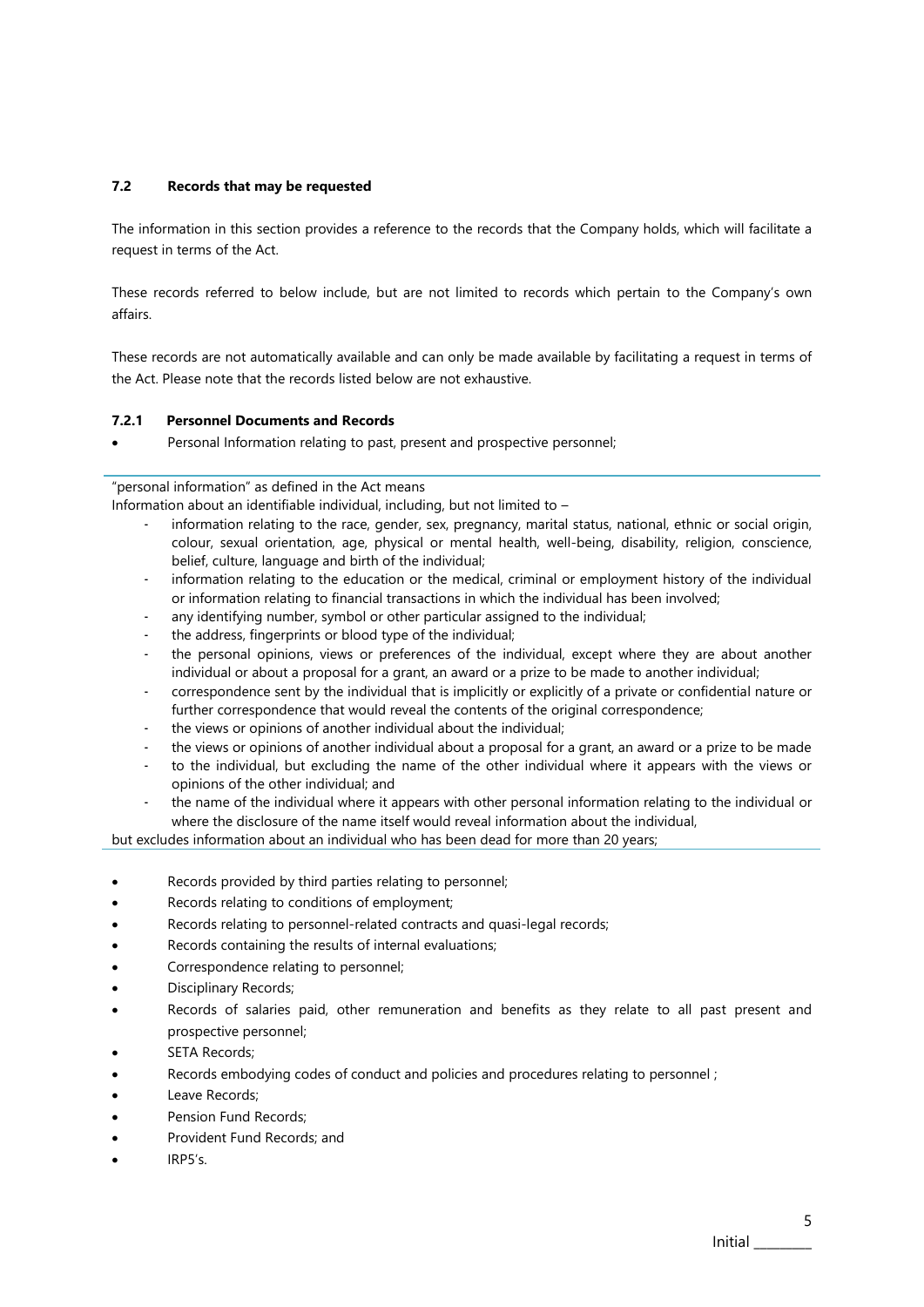"Personnel" refers to any person who works for, or provides services to or on behalf of the Company, and receives or is entitled to receive remuneration and any other person who assists in carrying out or conducting the business of the Company. This includes, without limitation, directors (executives and non-executive), all permanent, temporary and part-time staff, as well as contract workers.

## <span id="page-7-0"></span>**7.2.2 Client Related Records**

- Records provided by clients in respect of their business and in terms of the contractual arrangements between the Company and clients;
- Records generated by or within the Company relating to its clients, including transactional records;
- Records pertaining to third party information provided by clients; and
- Records provided by third parties in the course of doing business with the Company.

A "client" refers to any natural or juristic entity that receives services from the Company.

## <span id="page-7-1"></span>**7.2.3 Statutory Company Records/Corporate Records**

- Minutes of executive and other decision making operational bodies;
- Documents of Incorporation;
- Memorandum and Articles of Association/Memorandum of Incorporation;
- Minutes of Board of Directors' Meetings and Board Committee Meetings;
- Records relating to the Appointment of Directors/Auditors/Secretaries/Public Officers and Other Officers;
- Share Register and other Statutory Registers;
- Delegations of authority; and
- Other statutory documents of a legal and commercial nature.

#### <span id="page-7-2"></span>**7.2.4 Other Company Records**

- Documents relating to the operational, commercial and financial interests of the Company;
- Commercial and other legal contracts or agreements;
- Client and other data bases;
- Information on existing and past litigation;
- Trade Mark and Intellectual Property applications and information;
- Administrative Information;
- Licenses:
- Human Resources Information;
- Insurance Policies;
- Marketing records;
- Internal and external correspondence;
- Disaster recovery plans;
- Company product records;
- Internal policies and procedures; and
- Records held by officials of the Company.

## <span id="page-7-3"></span>**7.2.5 Other Party Records**

The Company may possess records pertaining to other parties, including without limitation contractors, suppliers, subsidiary/holding/sister companies, joint venture companies and service providers. Alternatively, such other parties may possess records that can be said to belong to the Company. These records include but are not limited to:

• Personnel, customer or private body records which are held by another party as opposed to the records held by the Company itself; and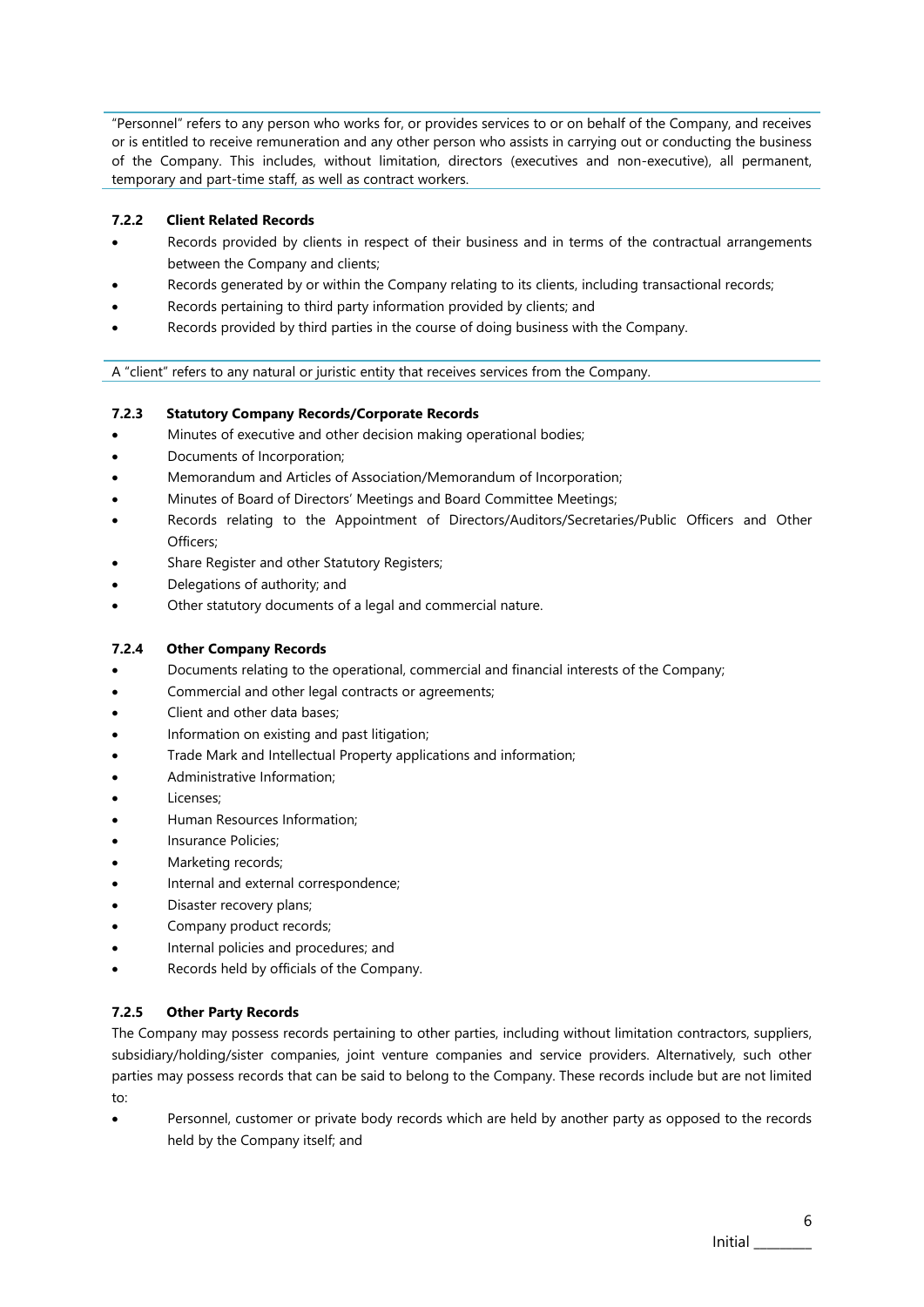• Records held by the Company pertaining to other parties, including but not limited to, financial, commercial, operational and legal records, contractual records, correspondence, records provided by the other party, and records provided by third parties about contractors/suppliers.

## **7.3 Website**

The Company's website address is [www.bayportsa.com](http://www.bayportsa.com/) and is accessible to anyone who has access to the Internet. The website contains various categories of information relating to the Company.

## <span id="page-8-0"></span>**8. PROCEDURE FOR REQUESTING ACCESS TO INFORMATION**

## <span id="page-8-1"></span>**8.1 Access to records held by Company**

Records held by the company may be accessed by requests *only* once the prerequisite requirements for access have been met.

A requestor must use the prescribed form to make a request for access to a record. A "requestor" in relation to a private body means –

- any person, including, but not limited to, a public body or an official thereof, making a request for access to a record of that private body; or
- a person acting on behalf of the person contemplated above.

There are two types of requesters:

## • **Personal Requester**

A personal requester is a requester who seeks access to a record containing personal information about the requester. The Company will voluntarily provide the requested information, or give access to any record with regard to the requester's personal information. The prescribed fee for reproduction of the information requested will be charged.

## • **Other Requester**

This requester (other than a personal requester) is entitled to request access to information on third parties.

## <span id="page-8-2"></span>**8.2 Form of request**

- **8.2.1** The requester must use the Form as set out in Annexure A of this manual, to make a request for access to a record.
- **8.2.2** The request should be made to the Designated Information Officer at the address, fax number or electronic mail address as stated above;
- **8.2.3** The prescribed form must be filled in with sufficient detail to enable the Designated Information Officer to identify [Section 53]:
	- The record or records requested and the requester of the information;
	- The form of access required;
	- The postal address; fax number or e-mail address of the requester in the Republic;
	- The right the requester is seeking to exercise or protect and provide an explanation of why the record is required for the exercise or protection of that right;
	- If in addition to a written reply, the manner in which the requester wishes to be informed of the decision regarding the request made; and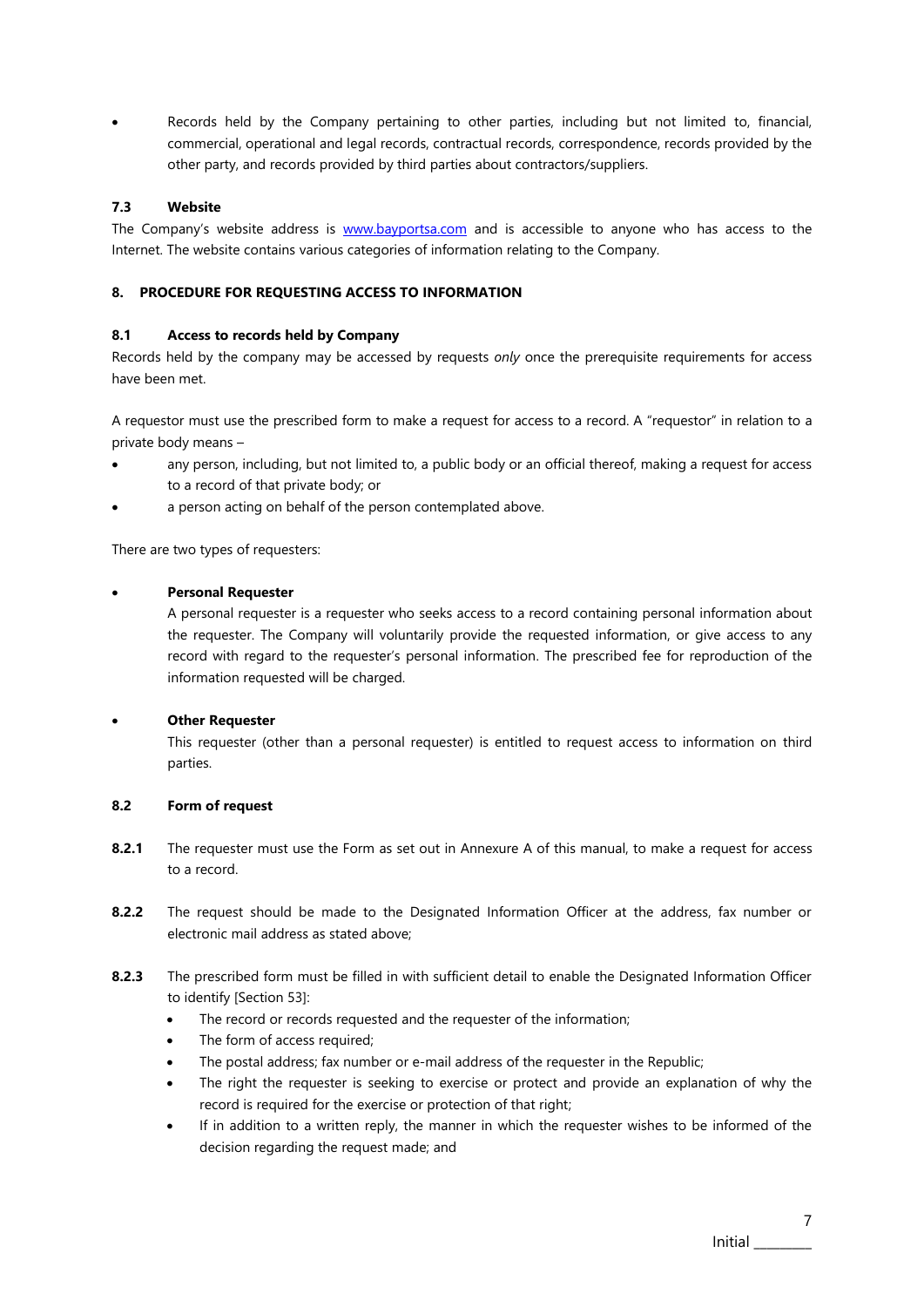• If the request is made on behalf of a person, the capacity in which the requester is making the request.

If an individual is unable to complete the prescribed form because of illiteracy or disability, such a person may make the request orally.

## <span id="page-9-0"></span>**8.3 Fees**

The Act provides for two types of fees, namely:

- A request fee, which will be a standard fee. The fee that the requester must pay to a private body is R5; and
- An access fee, which must be calculated by taking into account reproduction costs, search and preparation time and cost, as well as postal costs.

The requester may lodge an application to the court against the tender or payment of the request fee or access fee. [Section 54(3) (b)].

- **8.3.1** The requester must pay the prescribed request fee, before any further processing can take place. When the Designated Information Officer receives the request, such officer shall by notice require the requester, other than a personal requester, to pay the prescribed request fee (if any), before further processing of the request. [Section 54(1)]. The notice must also set out the procedure for lodging the application [Section 54(3) (c)].
- **8.3.2** A requester, who seeks access to a record containing personal information about that requester, is not required to pay the request fee. Every other requester, who is not a personal requester, must pay the prescribed required request fee.
- **8.3.3** If the search for and the preparation of the record for disclosure, including arrangements to make it available in the requested form, requires more than the hours prescribed, the Designated Information Officer shall notify the requester to pay as a deposit the prescribed portion (being no more than one third) of the access fee which would be payable if the request is granted. [(Section 54(2)].
- **8.3.4** If a deposit has been paid and the request for access refused, the deposit referred to above must be repaid to the requester.
- **8.3.5** The Designated Information Officer may withhold a record until the requester has paid the applicable fees as indicated in Annexure B.
- **8.3.6** A requester, whose request for access to a record has been granted, must pay an access fee for reproduction, search and preparation, and for any time reasonably required in excess of the prescribed hours to search for and prepare the record for disclosure including making arrangements to make it available in the requested form [Section 54(5)]. In terms of the Act [Section 54(7)], the access fee prescribed for the purposes referred to above must
	- provide for the costs of making the record, or a transcription of a record;
	- and if applicable a postal fee; and
	- the time reasonably required to search for the record and prepare the record for disclosure to the requester.

## <span id="page-9-1"></span>**9. CONSIDERING YOUR REQUEST**

- **9.1** The Company will, within 30 days of receipt of the request, decide whether to grant or decline the request and give notice with reasons to that effect [Section 56].
- **9.2** The 30 day period within which the Company is to decide whether to grant or refuse the request may be extended for a further period of not more than 30 days if [Section 57]: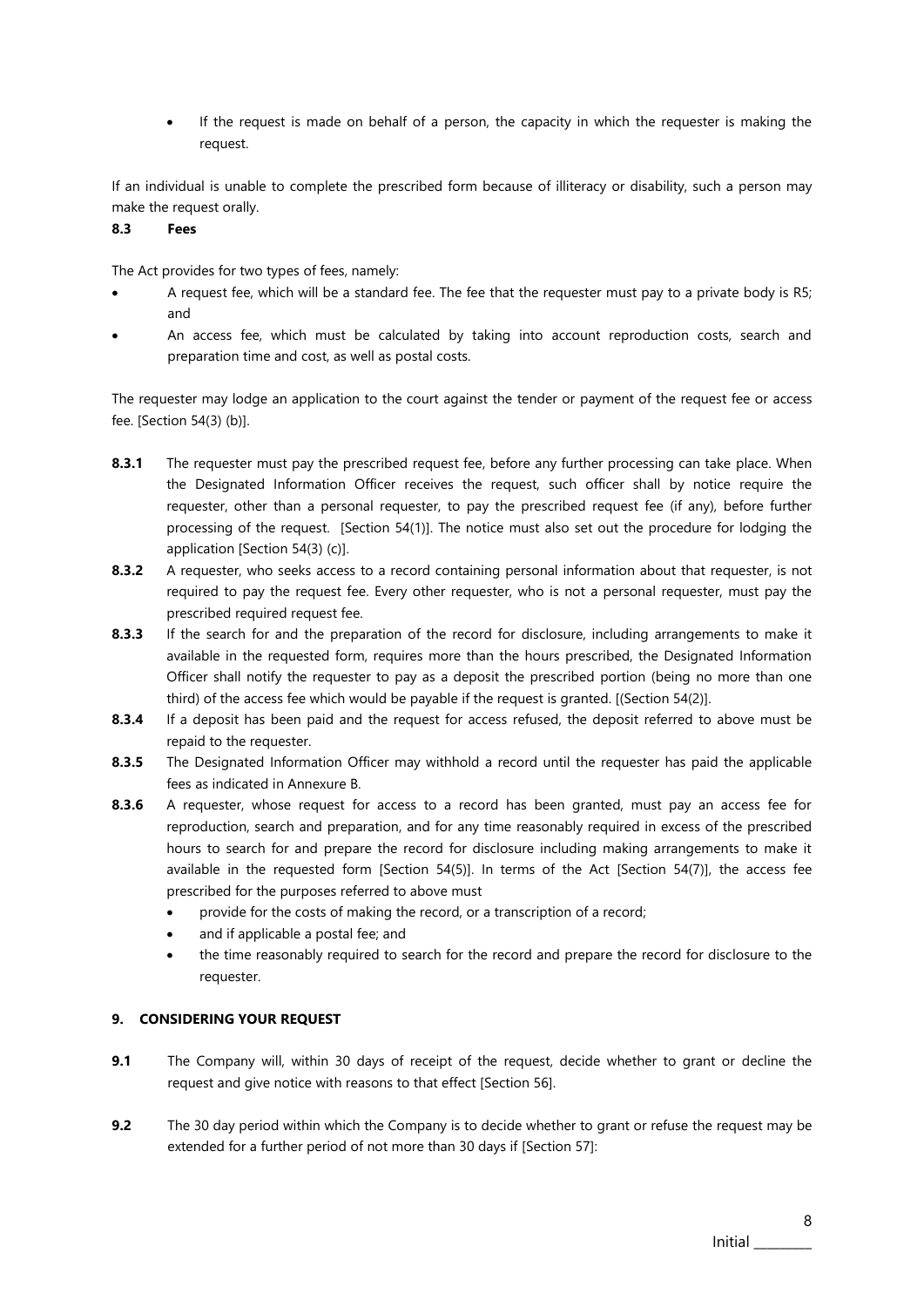- the request is for a large number of records or requires a search through a large number of records and compliance with the original period would unreasonably interfere with the activities of the private body concerned;
- the request requires a search for records in, or collection thereof from, an office of the private body not situated in the same town or city as the office of the head that cannot reasonably be completed within the original period;
- consultation among divisions of the Company or with another private body is necessary or desirable to decide upon the request that cannot reasonably be completed within the original period;
- more than one of the circumstances contemplated in the paragraphs above exist in respect of the request making compliance with the original period not reasonably possible;
- the requester consent in writing to such extension.

If the period is extended, the Designated Information Officer will within 30 days after the request is received notify the requester of

- The period of the extension;
- The reasons for the extension, including the provisions of this Act relied upon; and
- That the requester may lodge an application with a court against the extension, and the procedure (including the period) for lodging the application.

## <span id="page-10-0"></span>**10. GROUNDS FOR REFUSAL OF ACCESS TO RECORDS**

The main grounds for the Company to refuse a request for information relates to the:

- **10.1** Mandatory protection of the privacy of a third party who is a natural person, which would involve the unreasonable disclosure of personal information about that natural person [Section 63]. A record will not be refused in so far as it consists of information:
	- about an individual who has consented to the disclosure of the record;
	- already publicly available;
	- that was given to the private body by the individual to whom it relates and the individual was informed by or on behalf of the private body, before it was given, that the information belongs to a class of information that would or might be made available to the public;
	- about an individual's physical or mental health, or well-being, who is under the care of the requester and who is -
		- under the age of 18 years; or
		- incapable of understanding the nature of the request,
		- and if giving access would be in the individual's best interests;
	- about an individual who is deceased and the requester is
		- the individual's next of kin; or
		- making the request with the written consent of the individual's next of kin; or
	- about an individual who is or was an official of a private body and which relates to the position or functions of the individual, including, but not limited to
		- the fact that the individual is or was an official of that private body;
		- the title, work address, work phone number and other similar particulars of the individual;
		- the classification, salary scale or remuneration and responsibilities of the position held or services performed by the individual; and
		- the name of the individual on a record prepared by the individual in the course of employment.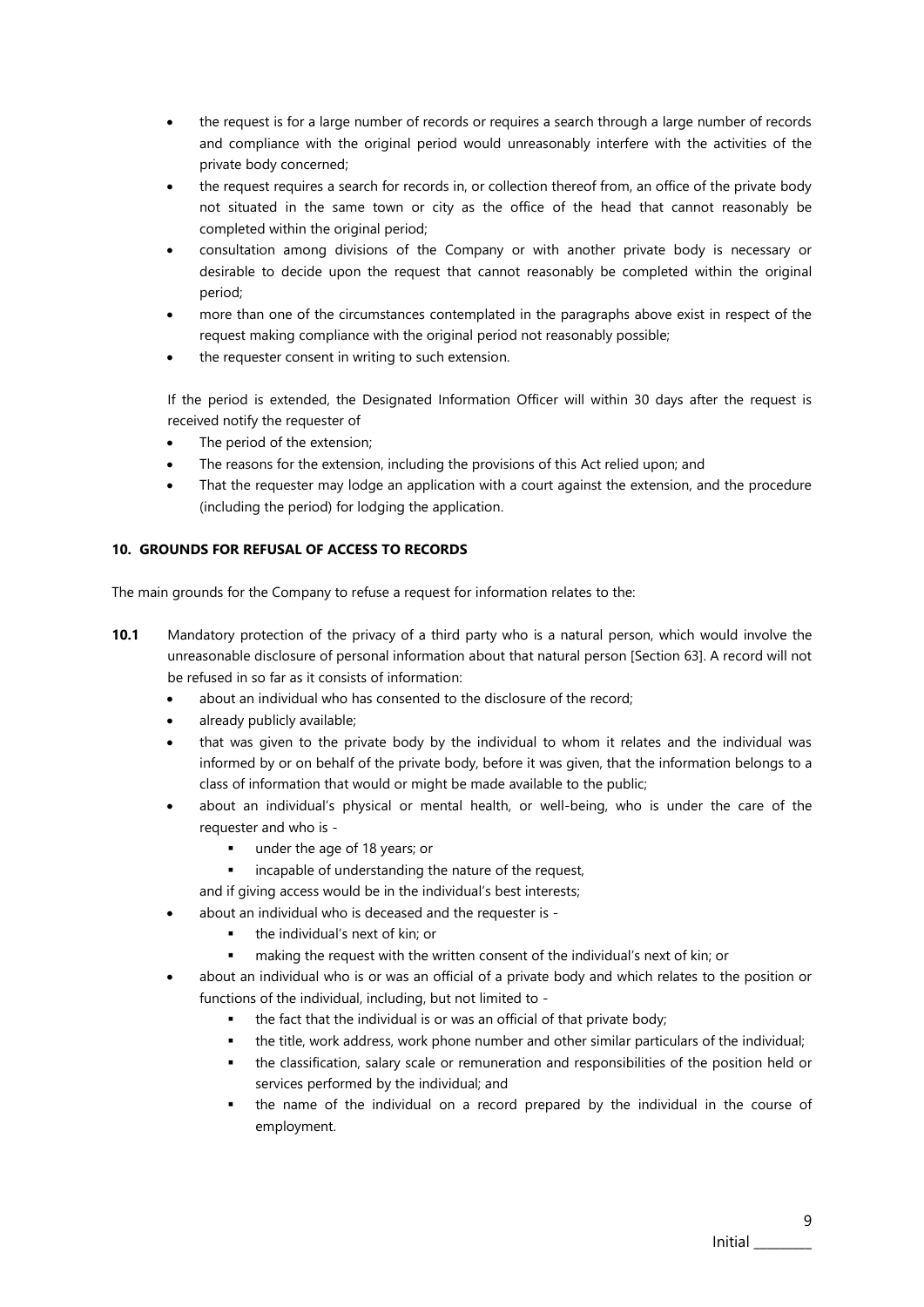- **10.2** Mandatory protection of the commercial information of a third party, if the record contains:
	- Trade secrets of that third party;
	- Financial, commercial, scientific or technical information which disclosure could likely cause harm to the financial or commercial interests of that third party;
	- Information disclosed in confidence by a third party to the Company, if the disclosure could put that third party at a disadvantage in negotiations or commercial competition [Section 64].
- **10.3** Mandatory protection of confidential information of third parties if it is protected in terms of any agreement [Section 65];
- **10.4** Mandatory protection of the safety of individuals and the protection of property [Section 66]. The head of a private body must refuse a request for access to a record of the body if its disclosure could reasonably be expected to endanger the life or physical safety of an individual. The head of a private body may refuse a request for access to a record of the body if its disclosure would be likely to prejudice or impair
	- the security of:
		- a building, structure or system, including, but not limited to, a computer or communication system;
		- a means of transport; or
		- any other property; or
	- methods, systems, plans or procedures for the protection of
		- an individual in accordance with a witness protection scheme;
		- the safety of the public, or any part of the public; or
		- the security of property contemplated above.
- **10.5** Mandatory protection of records which would be regarded as privileged in legal proceedings [Section 67];
- **10.6** The commercial activities of the Company, which may include [Section 68]:
	- Trade secrets of the Company;
	- Financial, commercial, scientific or technical information which disclosure could likely cause harm to the financial or commercial interests of the Company;
	- Information which, if it is disclosed could put the Company at a disadvantage in negotiations or commercial competition;
	- A computer programme which is owned by the Company, and which is protected by copyright [Section 68]; and
- **10.7** The research information of the Company or a third party, if its disclosure would disclose the identity of the Company, the researcher or the subject matter of the research and would place the research at a serious disadvantage [Section 69];
- **10.8** Requests for information that are clearly frivolous or vexatious, or which involve an unreasonable diversion of resources shall be refused.

#### <span id="page-11-0"></span>**11. REMEDIES AVAILABLE WHEN THE COMPANY REFUSES A REQUEST FOR INFORMATION**

#### <span id="page-11-1"></span>**11.1 Internal Remedies**

The Company does not have an internal appeals procedure. As such, the decision made by the Designated Information Officer is final. The requesters will have to exercise such external remedies at their disposal, if the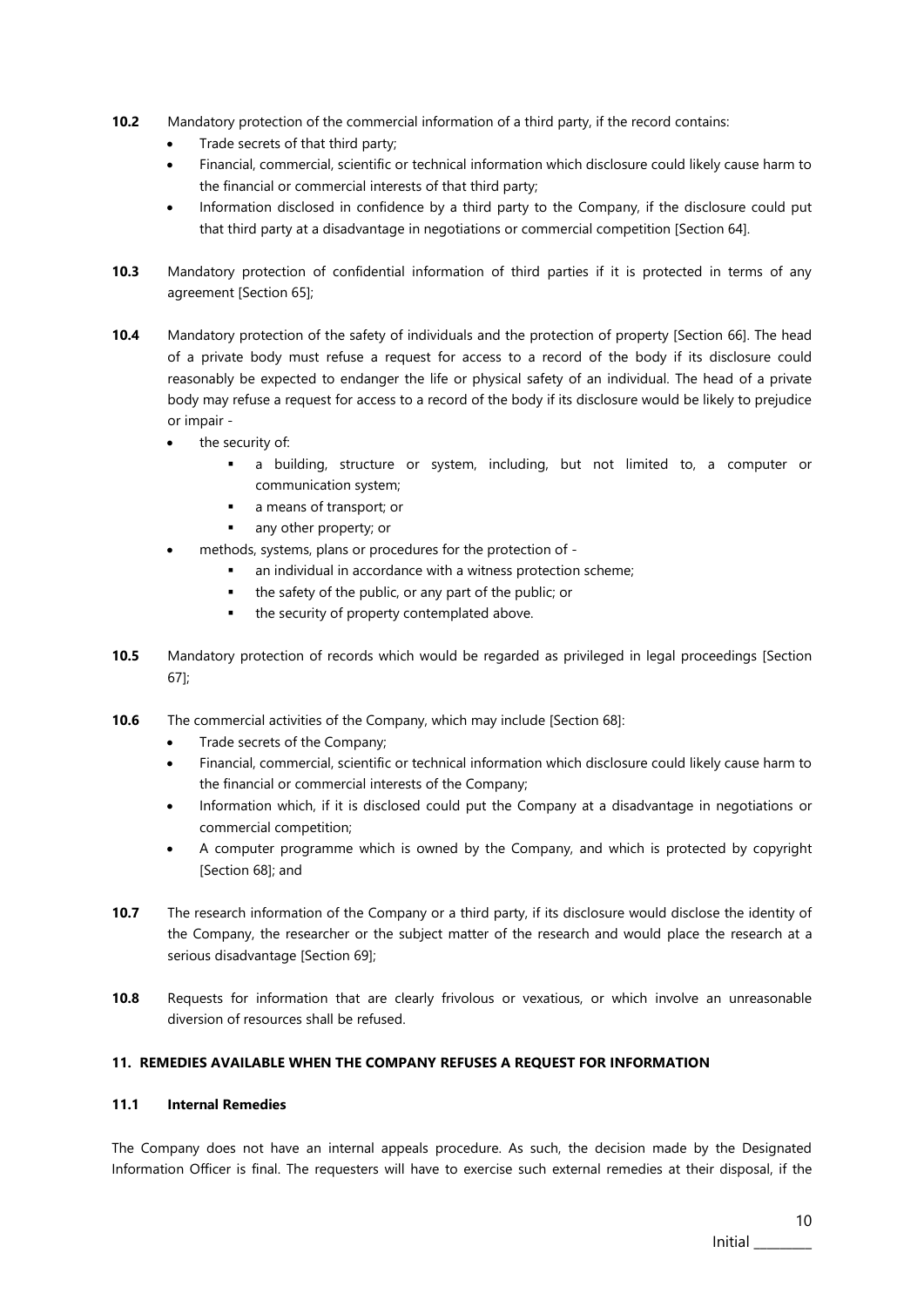request for information is refused and the requester is not satisfied with the answer supplied by the Designated Information Officer.

## <span id="page-12-0"></span>**11.2 External Remedies [Section 78]**

A requester that is dissatisfied with the Designated Information Officer's refusal to disclose information may, within 30 days of notification of the decision, apply to a Court for relief.

Likewise, a third party dissatisfied with the Designated Information Officer's decision to grant a request for information may, within 30 days of notification of the decision, apply to a Court for relief. For the purposes of the Act, the Courts that have jurisdiction over these applications are the:

- Constitutional Court,
- The High Court or another Court of similar status.

### <span id="page-12-1"></span>**12. AVAILABILITY OF THIS MANUAL**

This manual is available for inspection by the general public, upon request, during office hours and free of charge at the offices of Bayport Financial Services 2010 (Pty) Ltd as well as on the website: [www.bayportsa.com](http://www.bayport.co.za/)

Copies may be requested from the SAHRC and the Government Gazette.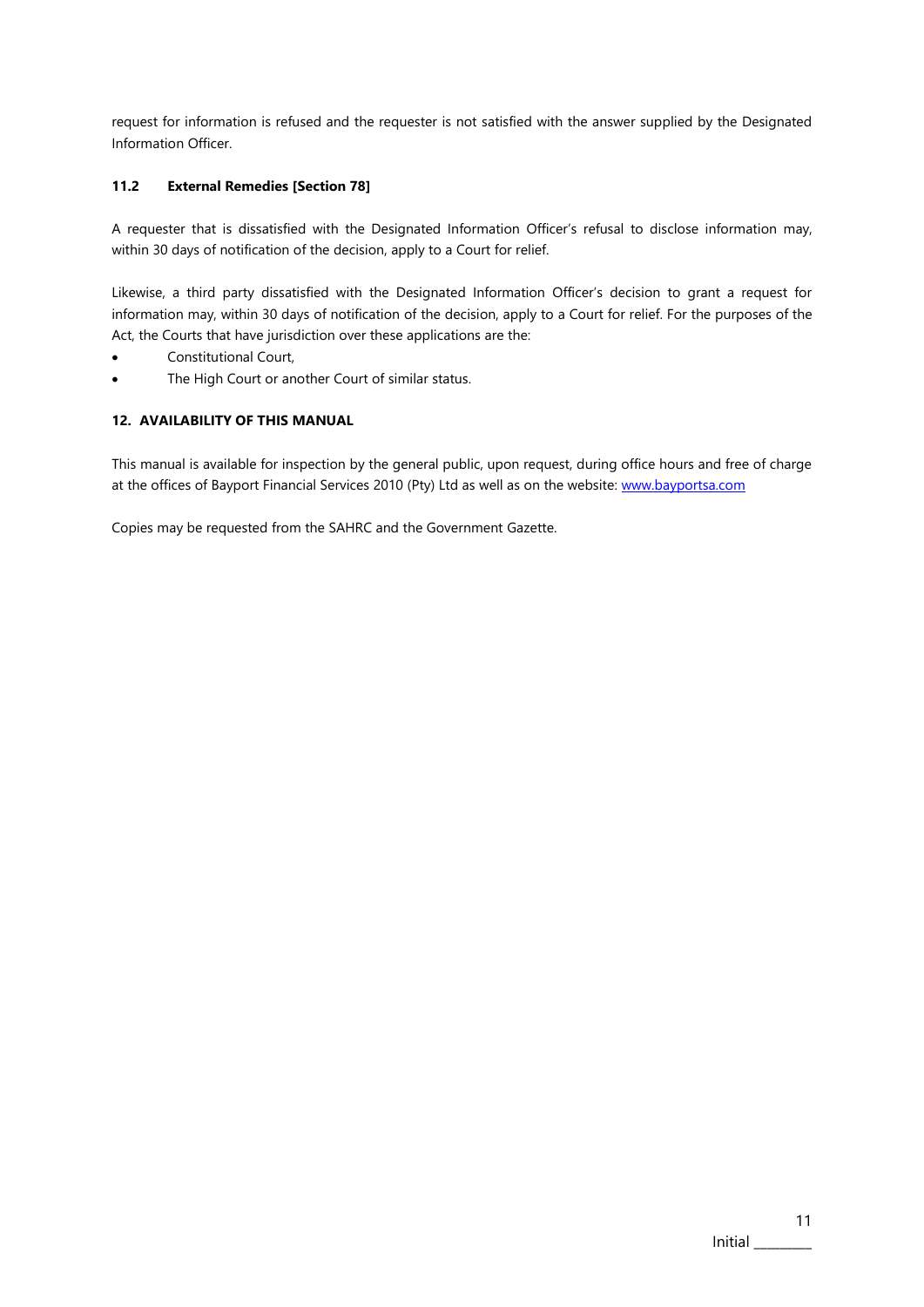<span id="page-13-0"></span>**ANNEXURE A - FORM C - REQUEST FOR ACCESS TO RECORD OF PRIVATE BODY (SECTION 53(1) OF THE PROMOTION OF ACCESS TO INFORMATION ACT, 2000 (ACT NO. 2 OF 2000) - [REGULATION 10])**

## **A. PARTICULARS OF THE BAYPORT FINANCIAL SERVICES 2010 (PTY) LTD GROUP**

| <b>Physical Address</b> | <b>Bayport House</b> |
|-------------------------|----------------------|
|                         | <b>3 Alice Lane</b>  |
|                         | <b>Sandown</b>       |
|                         | <b>Sandton</b>       |
|                         | 2196                 |
| Telephone Number        | 087 287 4000         |
| Fax Number              | 086 263 8994         |

## **B. PARTICULARS OF PERSON REQUESTING ACCESS TO THE RECORD**

The particulars of the person who requests access to the record must be given below:

The address and/or fax number in the Republic to which the information is to be sent :

Proof of the capacity in which the request is made, if applicable, must be attached:

| Full Name and Surname: |  |
|------------------------|--|
|                        |  |
| Identity Number:       |  |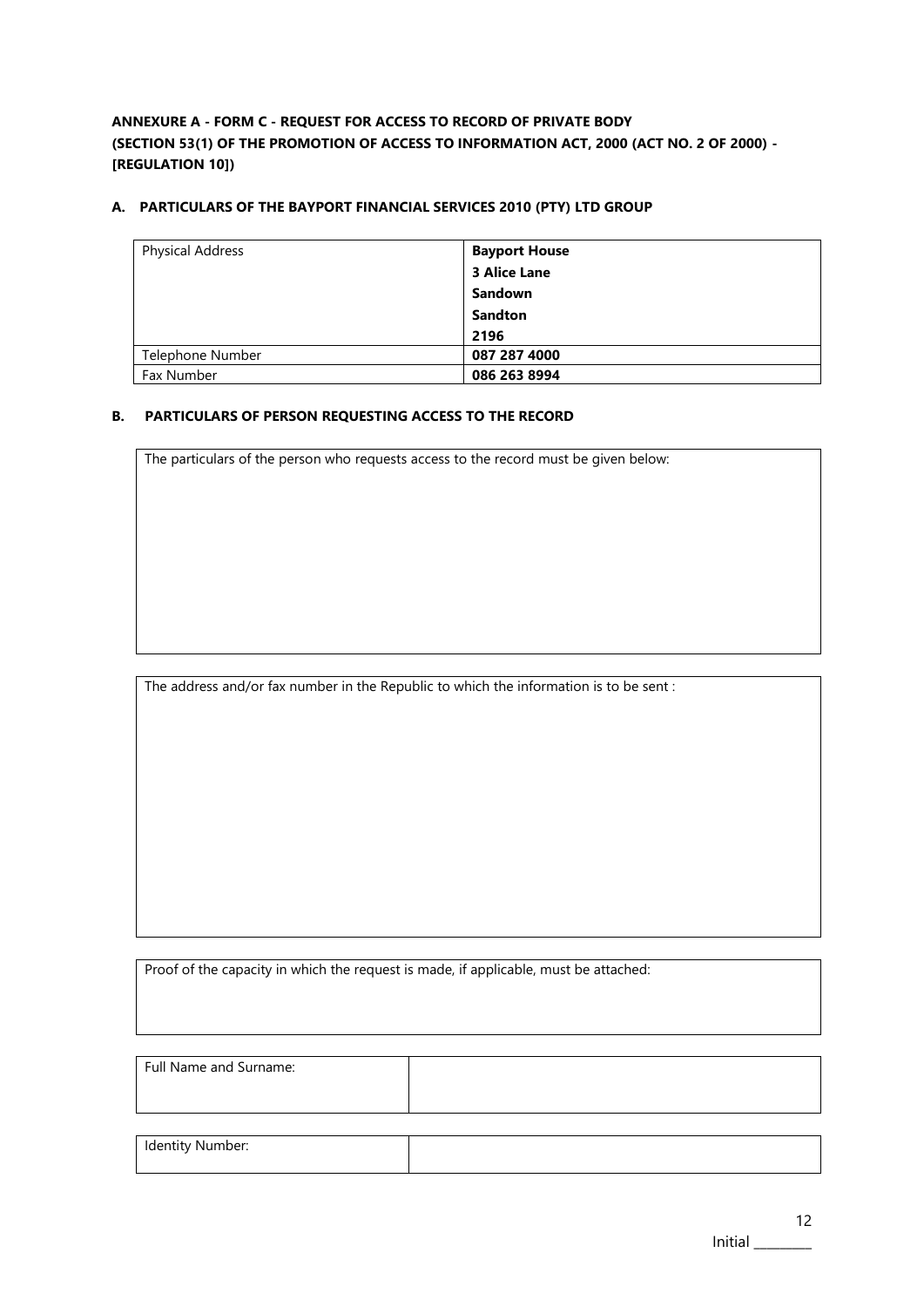| Postal Address: |  |
|-----------------|--|
|                 |  |
|                 |  |
|                 |  |
|                 |  |
|                 |  |

| Fax Number:      |  |
|------------------|--|
| Telephone Number |  |
| E-mail Address : |  |

Proof of the capacity in which the request is made, if the request is made on behalf of another person :

## **THIS SECTION MUST ONLY BE COMPLETED IF A REQUEST FOR INFORMATION IS MADE ON BEHALF OF ANOTHER PERSON.**

## **C. Particulars of person on whose behalf request is made**

| Full Name and Surname: |  |
|------------------------|--|
|                        |  |
| Identity Number:       |  |

#### **D. PARTICULARS OF RECORD**

**PROVIDE FULL PARTICULARS OF THE RECORD TO WHICH ACCESS IS REQUESTED, INCLUDING THE REFERENCE NUMBER IF THAT IS KNOWN TO YOU, TO ENABLE THE RECORD TO BE LOCATED. IF THE PROVIDED SPACE IS INADEQUATE, PLEASE CONTINUE ON A SEPARATE FOLIO AND ATTACH IT TO THIS FORM. THE REQUESTER MUST SIGN ALL THE ADDITIONAL FOLIOS.**

| Description of record or relevant part of the record: |
|-------------------------------------------------------|
|                                                       |
|                                                       |
|                                                       |
|                                                       |
|                                                       |
|                                                       |
|                                                       |
|                                                       |
|                                                       |
|                                                       |
| Any Further Particulars of Record:                    |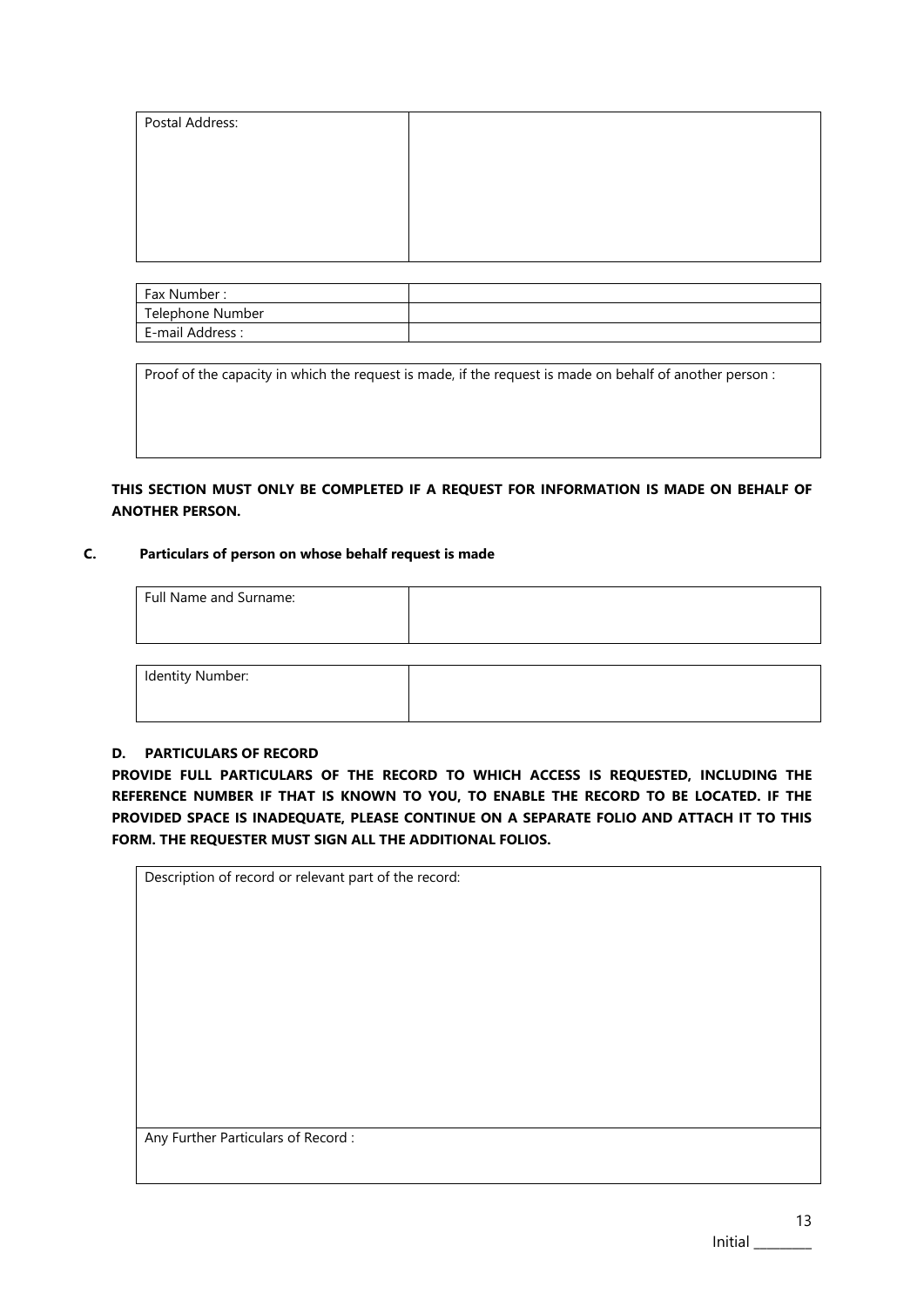## **E. FEES**

**A REQUEST FOR ACCESS TO A RECORD, OTHER THAN A RECORD CONTAINING PERSONAL INFORMATION ABOUT YOURSELF, WILL BE PROCESSED ONLY AFTER A REQUEST FEE HAS BEEN PAID. YOU WILL BE NOTIFIED OF THE AMOUNT REQUIRED TO BE PAID AS THE REQUEST FEE.**

**THE FEE PAYABLE FOR ACCESS TO A RECORD DEPENDS ON THE FORM IN WHICH ACCESS IS REQUIRED AND THE REASONABLE TIME REQUIRED TO SEARCH FOR AND PREPARE A RECORD.**

**IF YOU QUALIFY FOR EXEMPTION OF THE PAYMENT OF ANY FEE, PLEASE STATE THE REASON FOR EXEMPTION.**

Reason for exemption from payment of fees: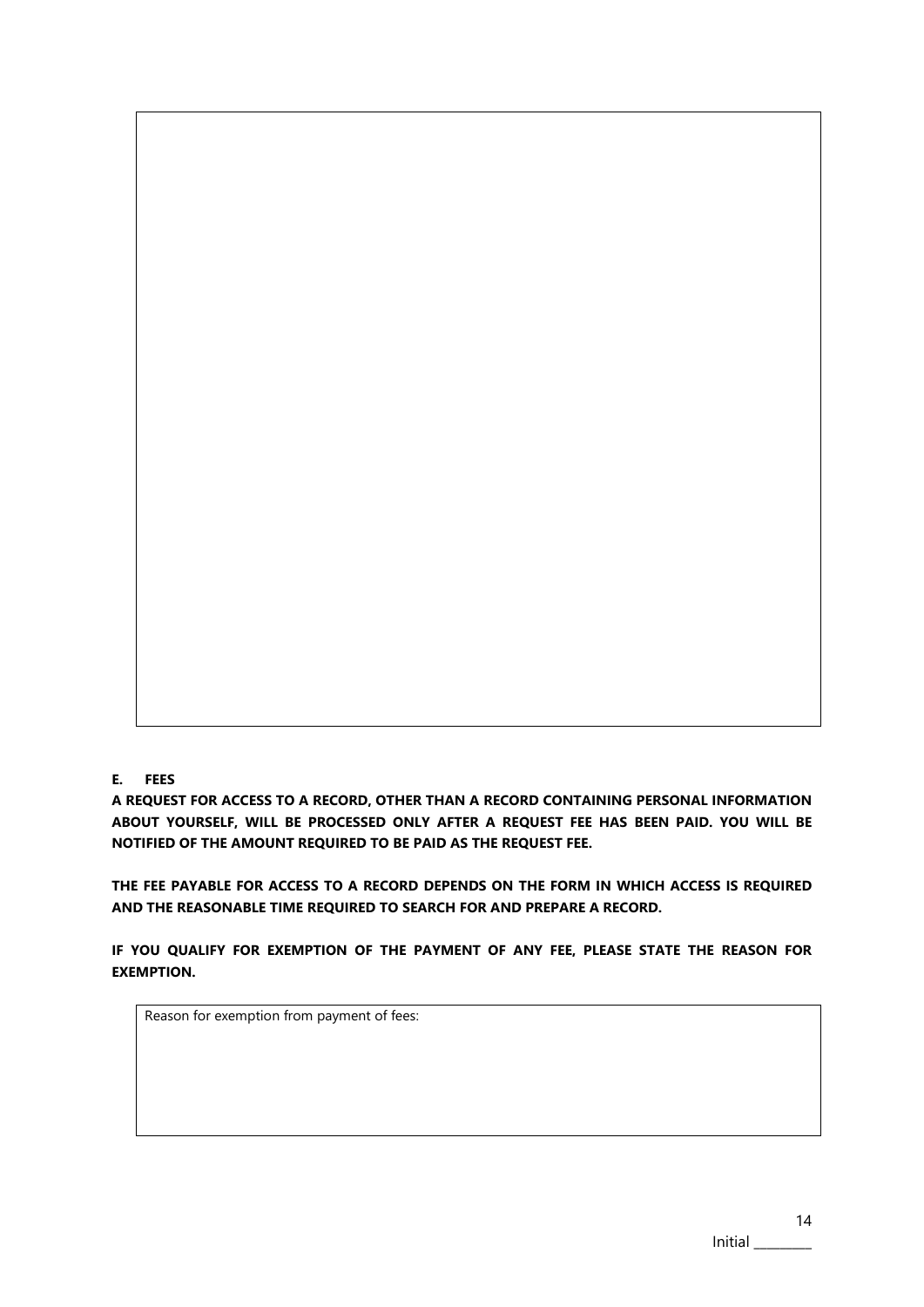## **F. FORM OF ACCESS TO RECORD**

**IF YOU ARE PREVENTED BY A DISABILITY TO READ, VIEW OR LISTEN TO THE RECORD IN THE FORM OF ACCESS PROVIDED FOR IN 1 TO 4 HEREUNDER, STATE YOUR DISABILITY AND INDICATE IN WHICH FORM THE RECORD IS REQUIRED.**

| <b>Disability:</b> | Form in which the record is required : |
|--------------------|----------------------------------------|
|                    |                                        |
|                    |                                        |
|                    |                                        |
|                    |                                        |
|                    |                                        |
|                    |                                        |
|                    |                                        |
|                    |                                        |

**MARK THE APPROPRIATE BOX WITH AN X.**

**NOTES:**

- **(A) COMPLIANCE WITH YOUR REQUEST IN THE SPECIFIED FORM MAY DEPEND ON THE FORM IN WHICH THE RECORD IS AVAILABLE.**
- **(B) ACCESS IN THE FORM REQUESTED MAY BE REFUSED IN CERTAIN CIRCUMSTANCES. IN SUCH A CASE YOU WILL BE INFORMED IF ACCESS WILL BE GRANTED IN ANOTHER FORM.**
- **(C) THE FEE PAYABLE FOR ACCESS TO THE RECORD, IF ANY, WILL BE DETERMINED PARTLY BY THE FORM IN WHICH ACCESS IS REQUESTED.**

| l IF THE RECORD IS IN WRITTEN OR PRINTED FORM. |  |                             |
|------------------------------------------------|--|-----------------------------|
| Copy of Record                                 |  | <b>Inspection of Record</b> |
|                                                |  |                             |

| IF THE RECORD CONSISTS OF VISUAL IMAGES                                                          |  |                       |  |  |  |
|--------------------------------------------------------------------------------------------------|--|-----------------------|--|--|--|
| [this includes photographs, slides, video recordings, computer-generated images, sketches, etc.] |  |                       |  |  |  |
| <b>View the Images</b>                                                                           |  | <b>Copy of Images</b> |  |  |  |
|                                                                                                  |  |                       |  |  |  |
| <b>Transcription of Images</b>                                                                   |  |                       |  |  |  |
|                                                                                                  |  |                       |  |  |  |

| <b>IF RECORD CONSISTS OF RECORDED WORDS OR INFORMATION WHICH CAN BE REPRODUCED IN</b><br>SOUND: |  |                                                                |  |  |
|-------------------------------------------------------------------------------------------------|--|----------------------------------------------------------------|--|--|
| Listen to the soundtrack (audio cassette)                                                       |  | Transcription of soundtrack* (written or<br>printed documents) |  |  |

| IF RECORD IS HELD ON COMPUTER OR IN AN ELECTRONIC OR MACHINE-READABLE FORM: |                                                         |  |  |  |
|-----------------------------------------------------------------------------|---------------------------------------------------------|--|--|--|
| Printed copy of record*                                                     | Printed copy of information derived from<br>the record* |  |  |  |
| Copy in computer readable form* (compact<br>disc)                           |                                                         |  |  |  |

| *IF YOU REQUESTED A COPY OR TRANSCRIPTION OF A RECORD (ABOVE), DO YOU |            |           |
|-----------------------------------------------------------------------|------------|-----------|
| WISH THE COPY OR TRANSCRIPTION TO BE POSTED TO YOU?                   | <b>YES</b> | <b>NO</b> |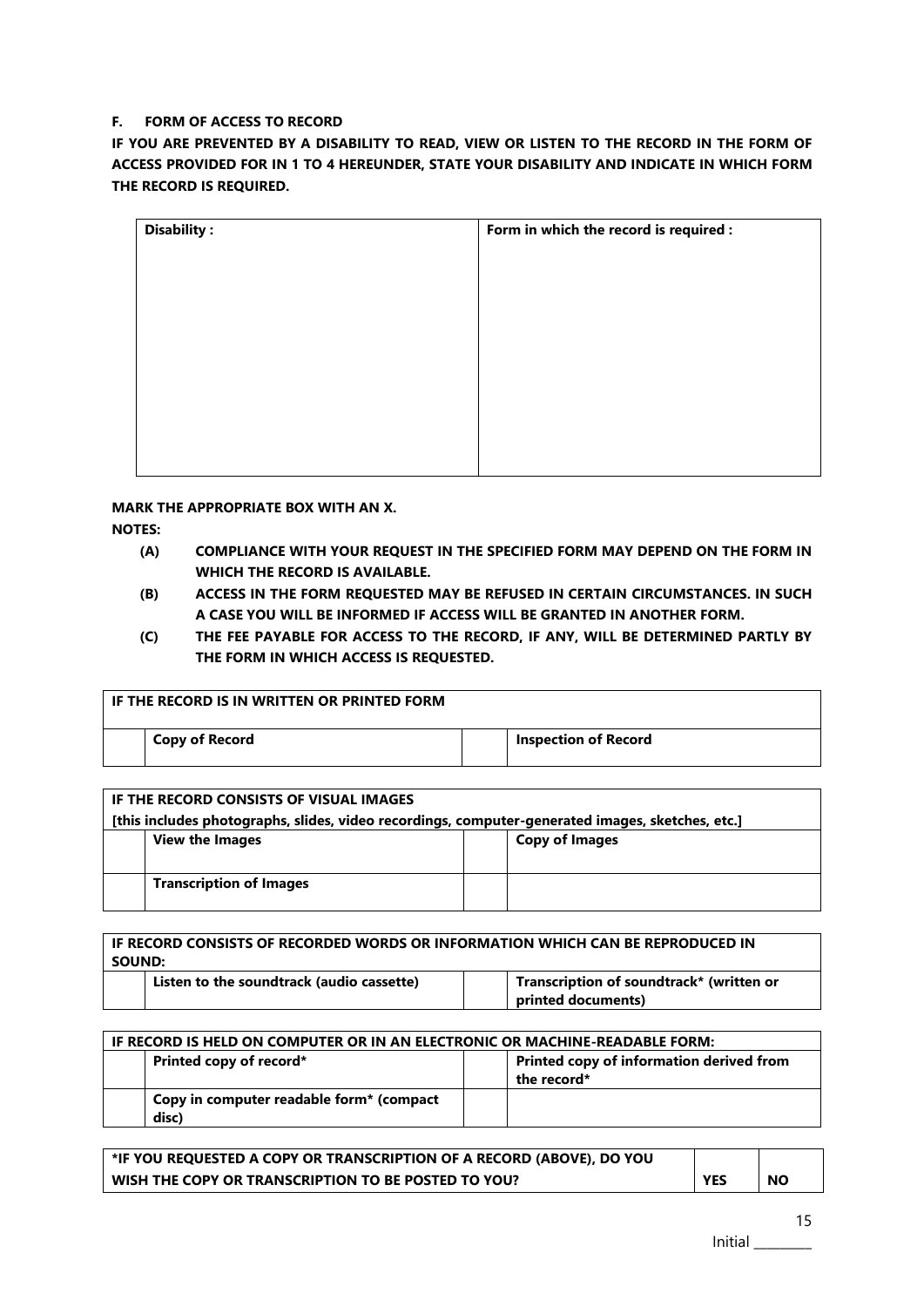## **G. PARTICULARS OF RIGHT TO BE EXERCISED OR PROTECTED**

## **IF THE PROVIDED SPACE IS INADEQUATE, PLEASE CONTINUE ON A SEPARATE FOLIO AND ATTACH IT TO THIS FORM. THE REQUESTER MUST SIGN ALL THE ADDITIONAL FOLIOS.**

Indicate which right is to be exercised or protected:

Explain why the record requested is required for the exercise or protection of the aforementioned right: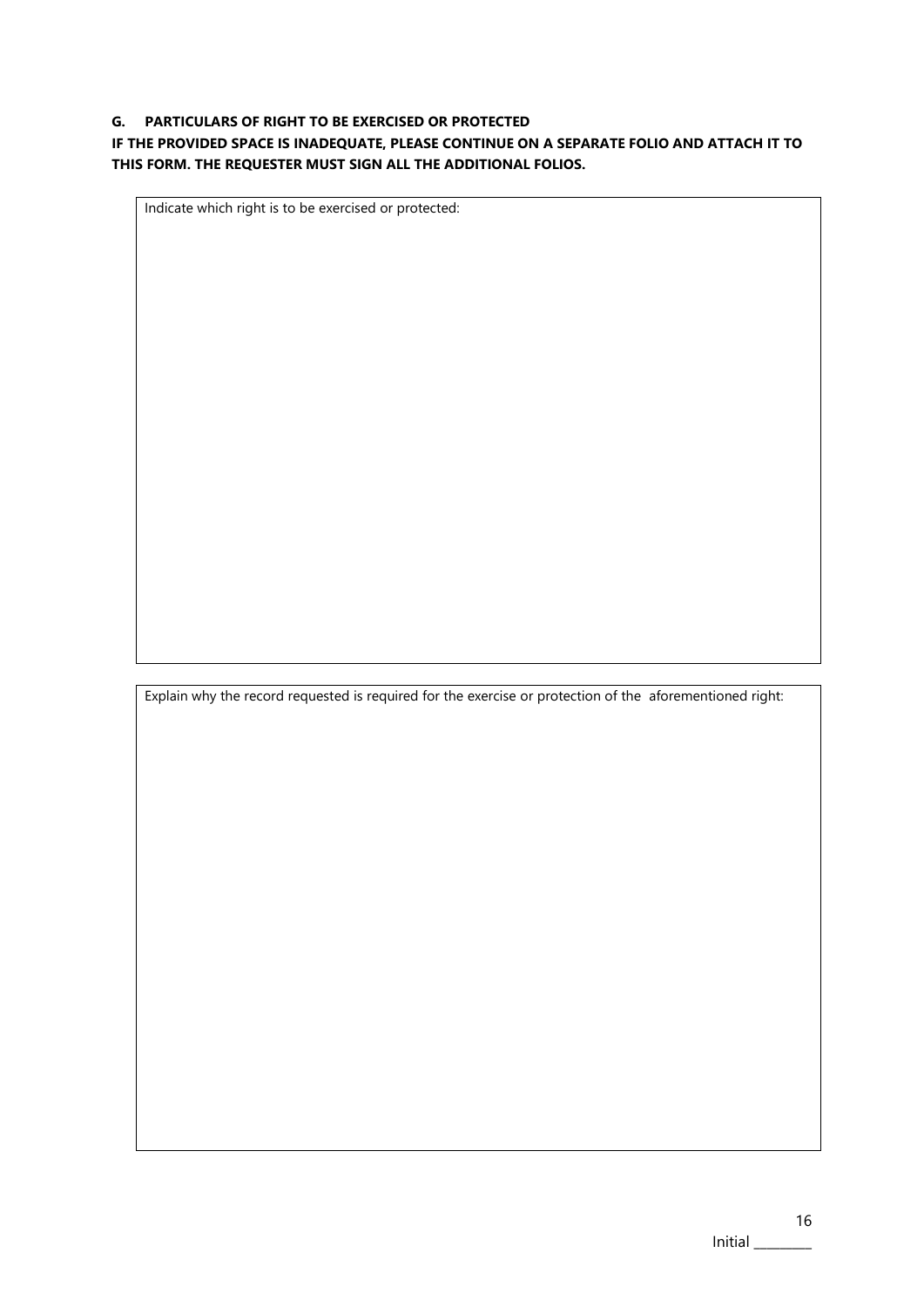## **H. NOTICE OF DECISION REGARDING REQUEST FOR ACCESS**

 $\Gamma$ 

**YOU WILL BE NOTIFIED IN WRITING WHETHER YOUR REQUEST HAS BEEN APPROVED/ DENIED. IF YOU WISH TO BE INFORMED IN ANOTHER MANNER, PLEASE SPECIFY THE MANNER AND PROVIDE THE NECESSARY PARTICULARS TO ENABLE COMPLIANCE WITH YOUR REQUEST.**

| How would you prefer to be informed    |  |
|----------------------------------------|--|
|                                        |  |
| of the decision regarding your request |  |
|                                        |  |
| for access to the record?              |  |
|                                        |  |
|                                        |  |

| <b>Signature of Requester</b> | Signature of person on whose behalf the request is<br>made |
|-------------------------------|------------------------------------------------------------|